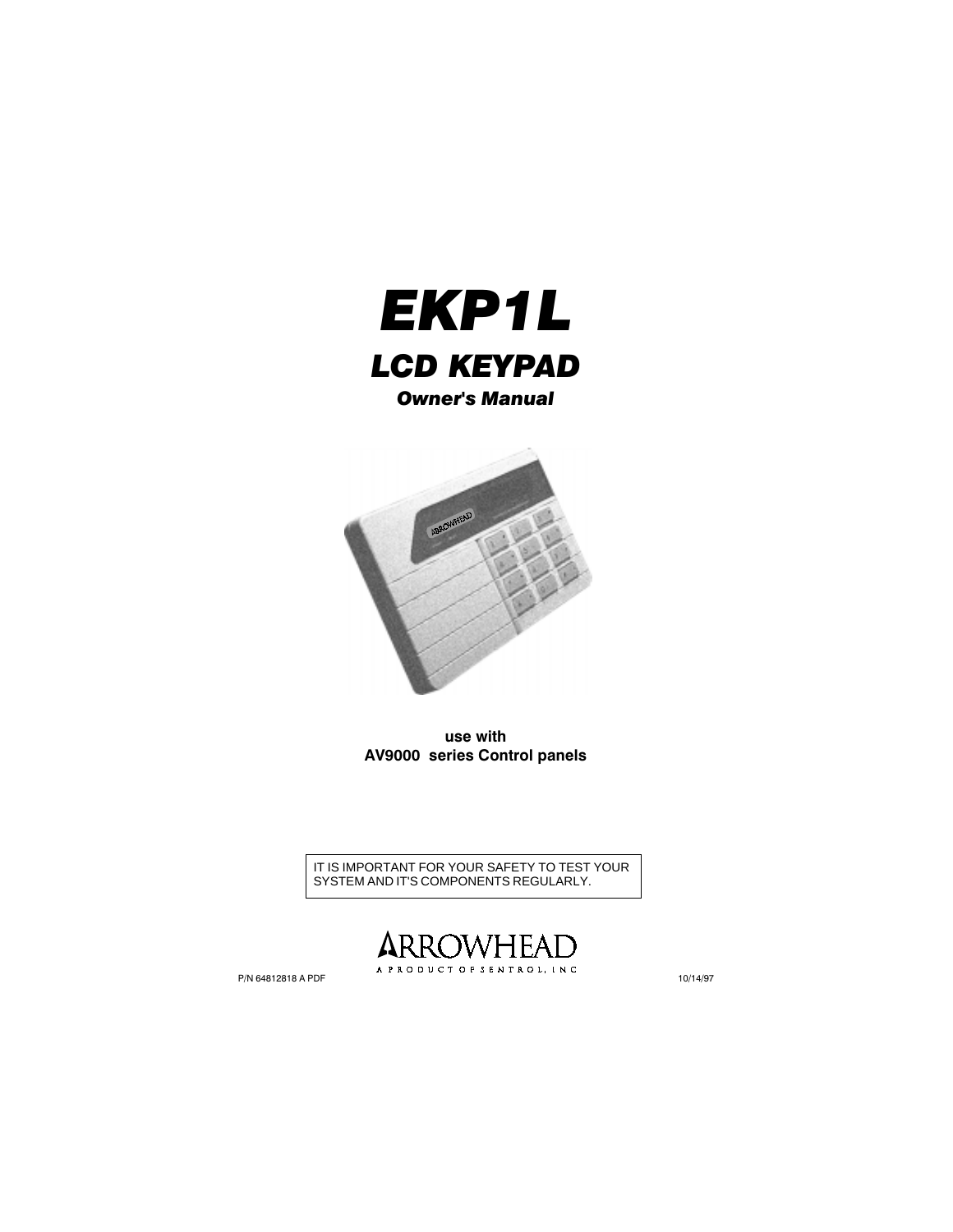## OPERATING INSTRUCTIONS

Paragraphs that are indicated by  $a \cap$  refer to options that may or may not apply to your system. Those  $\Box$  which your installer has marked with an "x" should be read as they contain information which pertains to your system.

The material in this publication is for information purposes only and is subject to change without notice. SENTROL, INC., assumes no responsibility for any error which may appear in this publication.

## SYSTEM CONFIGURATION

This page should be marked by your installer at the time of installation to define the Panel that was installed, and the options that were programmed.

2

#### OPTIONS PROGRAMMED:

- $\Box$  SMOKE DETECTOR RESET FROM KEYPAD
- $\Box$  DURESS FROM KEYPAD
- **SILENT ALARM FROM KEYPAD**
- **NUDIBLE ALARM FROM KEYPAD**
- **FIRE ALARM FROM KEYPAD**
- **PARTITIONED MODE**
- **ABBREVIATED ARMING**
- $\Box$  OPENING AND CLOSING BY USER
- $\Box$  GROUP BYPASS ZONES \_\_\_\_\_\_\_

CHIME ZONES \_\_\_\_\_\_\_\_\_\_\_\_\_\_\_\_\_\_\_\_\_\_\_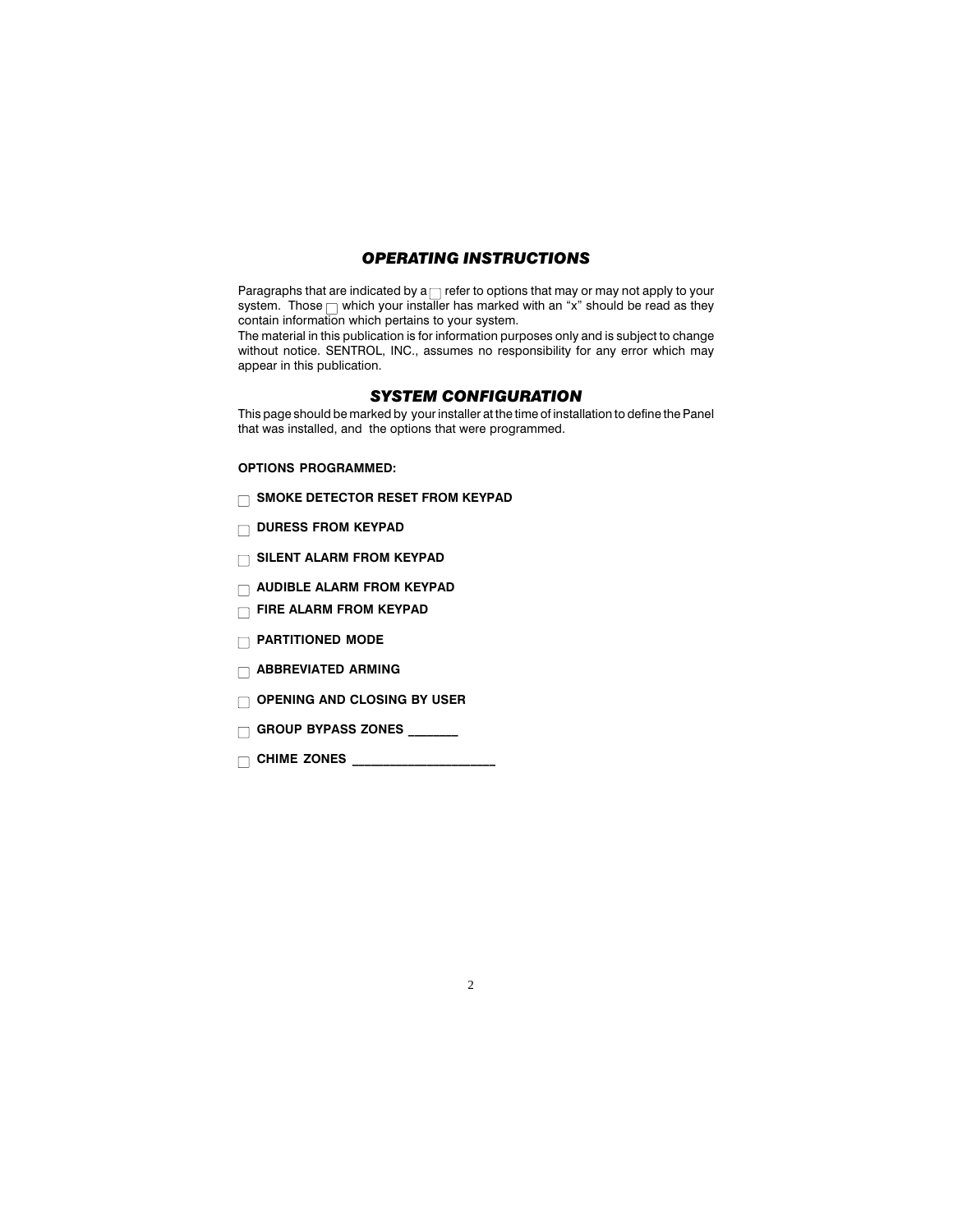# GENERAL DESCRIPTION

The EKP1L is a digital arming station that provides full system control and displays full system status from one or more convenient locations. A brief description of the functions of each light and the LCD display is shown in Figure 1. Additionally, built into each EKP1L is a miniature sounding device which, when active, indicates various conditions such as a Pre-Alarm Warning, Fault Condition, Test Modes of operation, or Door Annunciation.

Your keypad has the added convenience of additional access codes. These secondary codes are designed to provide access to a maid or other service persons for whom you want to grant entry. Obviously, they can also be used in any other way that you desire.

Arming, disarming, bypassing zones, etc., can be accomplished using any of the codes. In order to change codes from the keypad, use of the primary access code is required. Access codes can be changed from the keypad and must have 4 digits.

## IT IS IMPORTANT FOR YOUR SAFETY THAT YOU TEST YOUR SYSTEM REGULARLY.

Figure 1

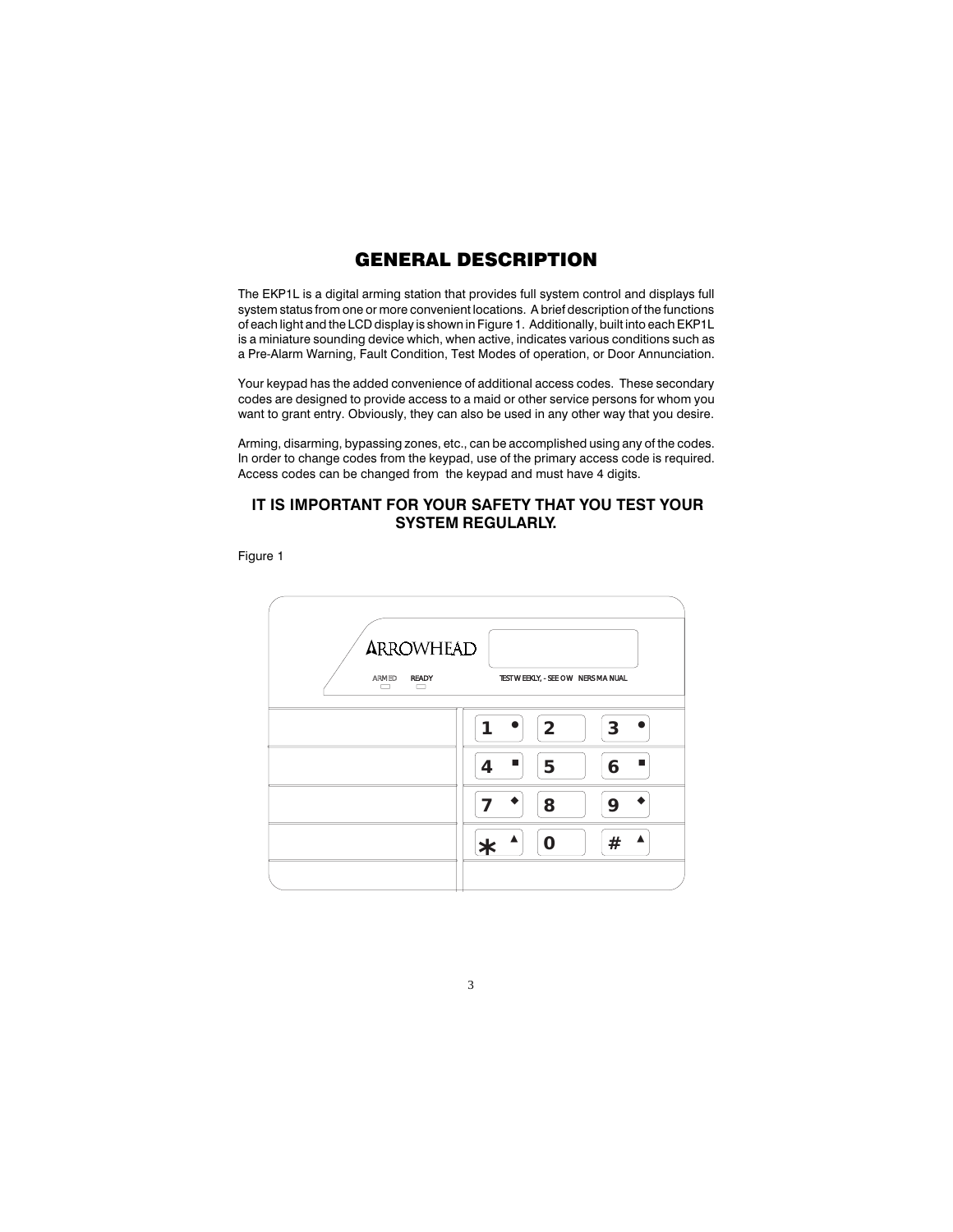A -Green "READY Light" - when on indicates that all protected areas are secure and system is ready to be armed. A blinking ready light indicates a Fault Condition.

B-Red "General ARMED Light" - when on indicates system is armed or on. A blinking armed light indicates that an alarm has occurred.

C--The "LCD DISPLAY" indicates system status in english, with zone arming, zone bypassing, alarms and trouble conditions all being displayed. System information such as AC FAIL, LOW BATTERY, and FAIL TO COMMUNICATE along with ZONE DESCRIP-TIONS will be displayed when needed to clearly show the current condition of the system.

#### NOTE: This manual will use the default descriptions when referring to the LCD display, and assume Auto Scrolling is enabled. These descriptions may be changed by your installer.

DISARMING AND SILENCING THE SYSTEM (when ARMED light is on)

To Disarm your system (assume Access Code 1234), enter your Access Code, key sequence as follows:



If you disarm your system, the armed light (RED) is off and the LCD display will show READY if all zones are secure, or NOT READY if one or more zones are not secure. If you silence the system after being in ALARM the LCD display will show the zone description of the zone that was in alarm. This is called ALARM MEMORY. It will be cleared the next time the system is ARMED. The 24 Hour zones will remain on all the time and they can be displayed by using Fault Analysis Mode.

RECOMMENDATION: If, when arriving home, the burglar alarm is sounding, contact police from a nearby location. DO NOT ENTER YOUR RESIDENCE.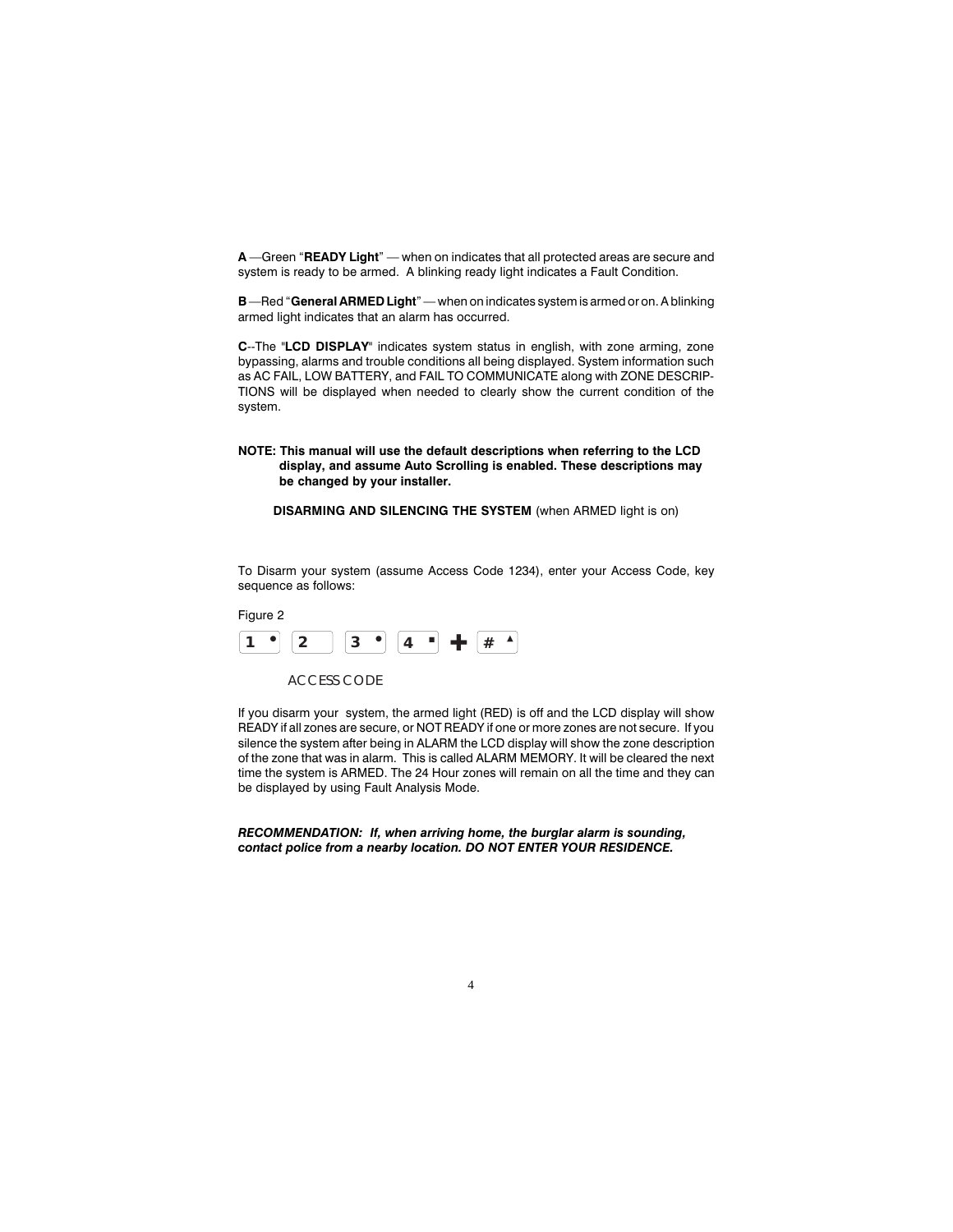## ARMING SYSTEM WITH READY LIGHT ON OR OFF

If the READY light is on, all zones may be armed by entering your Access Code, using the key sequence in Figure 3. If the READY light is not on you must either go and close the door or window that is open or BYPASS the zone and eliminate it from the system for this ARMING. When the READY light is not on the display will show NOT READY and scroll through the zone descriptions of the zones that are NOT READY.



ACCESS CODE Your system is now armed. The armed light is on and the display shows ARMED

### ZONE BYPASS with READY LIGHT ON OR OFF

If the ready light is off the display will show NOT READY and the description of the zone that is open will be scrolling through the display. Let us assume that the zone 3 "FRONT BEDROOM" window is open. The zone 3 description "FRONT BEDROOM" will be in the display. Entering the Access Code will not arm the system because the zone 3 window is open. Suppose that the window is intentionally left open to allow some air circulation and the rest of the zones are to be armed. To bypass a zone, enter your access code, then enter the number of the zone to be bypassed (in this case "3"), enter key sequence as follows:



All the other burglary zones except zone 3 will ARM and the display will show ARMED. Zone 3 is now deactivated. If the window is closed and opened again, an alarm condition will not result, as this zone will be bypassed until the system is disarmed and rearmed. When the system is disarmed the bypass is removed.

Additional zones may be bypassed in the same manner.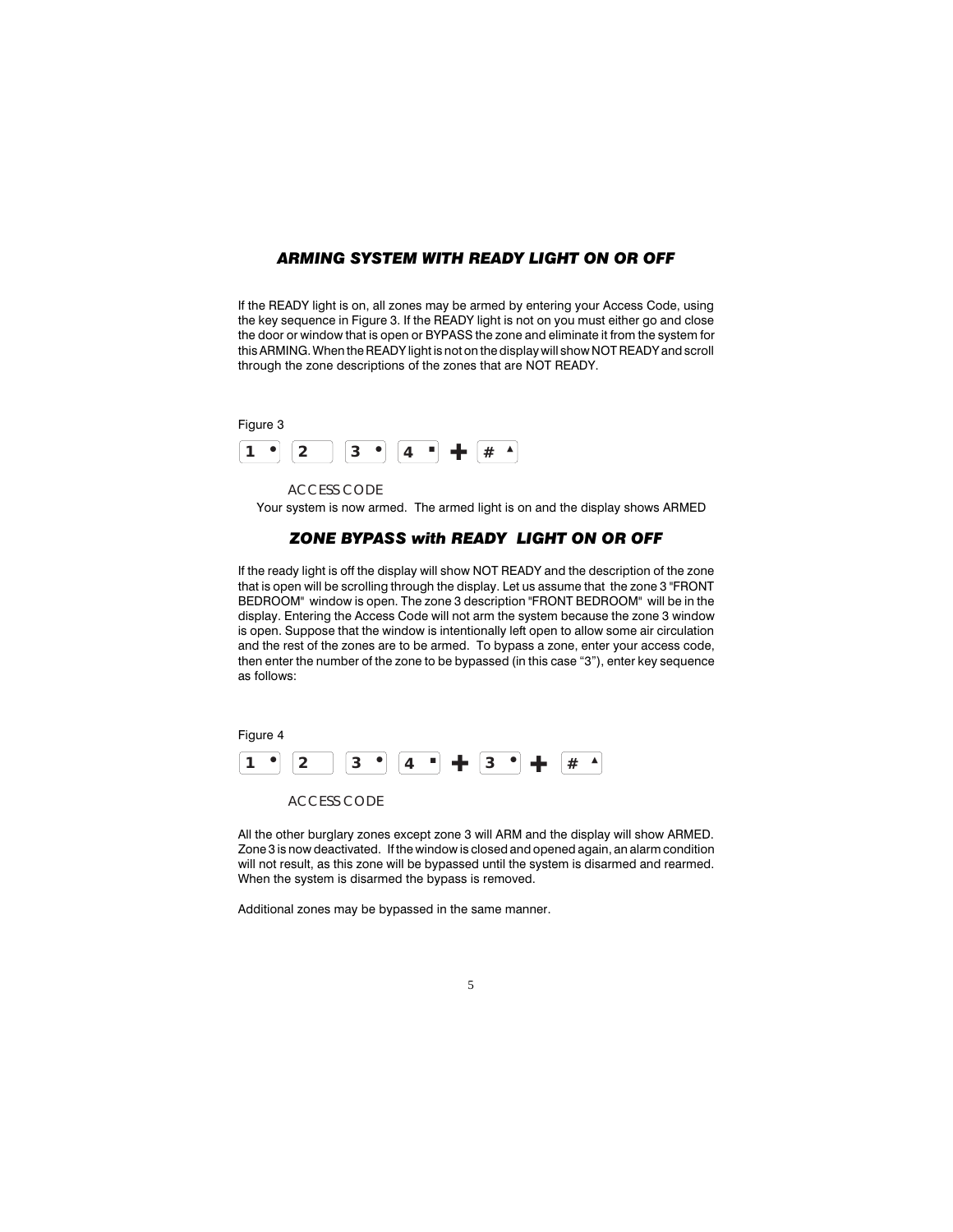## GROUP BYPASS

Instead of bypassing zones individually, your installer may have assigned several zones together to be bypassed all at one time. An example would be turning off all the interior zones of the premises allowing movement, while still protecting the perimeter.

Example: Interior zones 2, 3 and 4 have been assigned as GROUP BYPASS zones. To bypass zones 2, 3 and 4 enter the following key sequence:



 Zones 2, 3, and 4 will BYPASS but the other zones will ARM. This is a very easy way of arming a part of the system all at one time. The display will show ARMED.

### INSTANT/DELAY MODE

The system will normally arm in the Delay Mode when leaving the premise. This will delay arming, allowing time to exit. When entering, the alarm will be delayed allowing time to disarm the system. The audible warning device will sound during the entrance delay reminding you to disarm the system. The Instant Mode is primarily used in residences. It is used during sleeping hours when an entrance delay is not wanted.

If the Instant Mode is desired, enter the key sequence as follows:



The LCD display will show ARMED INSTANT .

## PANEL TEST MODE

Your alarm system and its associated components (intrusion detectors, smoke detectors, etc.) should be tested periodically. You can test these devices yourself using the panel test mode. While in test mode the keypad beeps continuously to tell you it is in test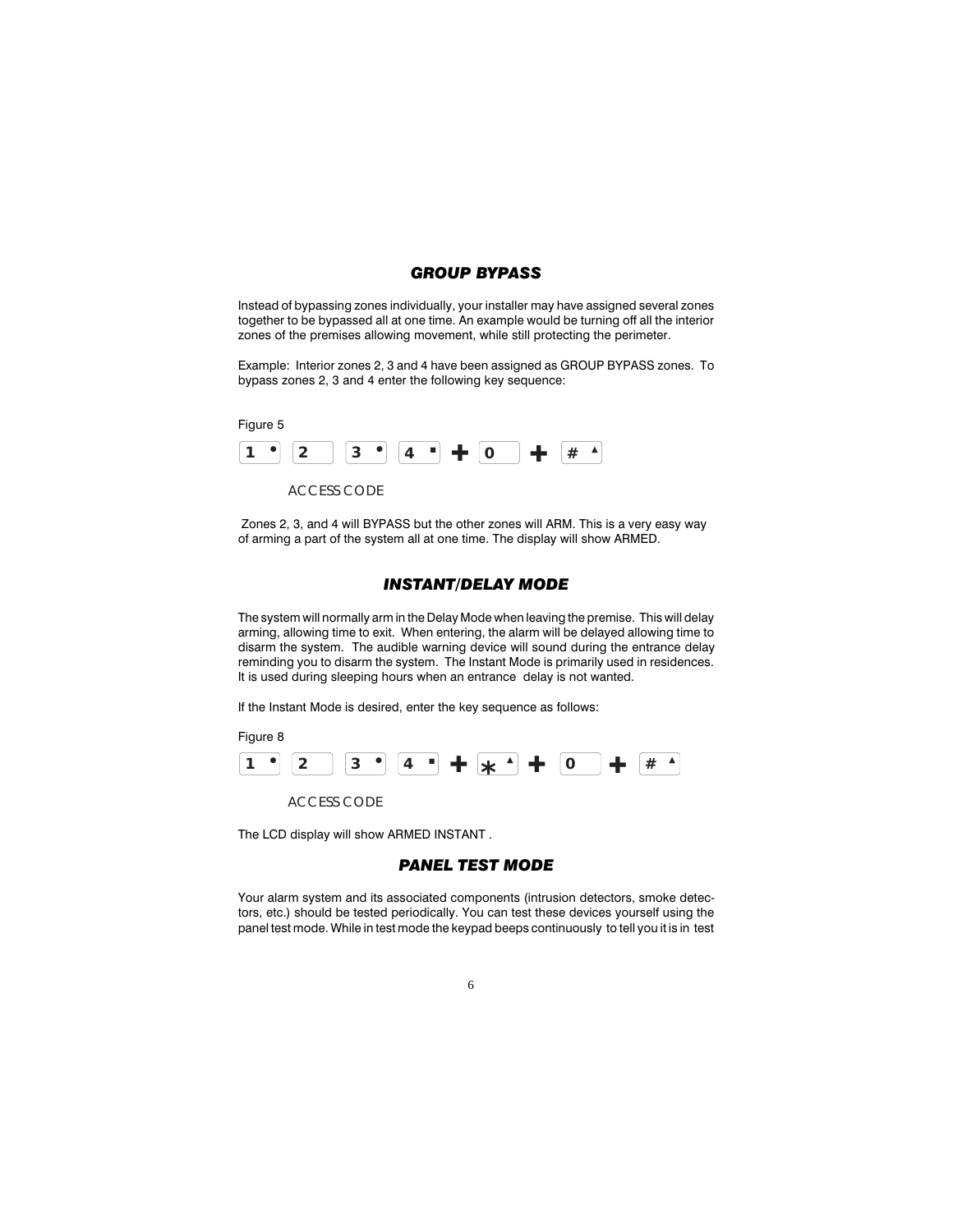mode but it will not send any alarm signals to the Monitoring Center. As you go through the system tripping the zones you will get a short ring of the bell to let you know when a zone is violated. Entry and exit delays are shortened to 4 secs during the test. After you have tripped all the zones and returned to the keypad you will find all of the zones that responded in ALARM MEMORY. In this way you can quickly test your system using only one person and then verify that all zones worked when you return to the keypad. If the Panel Test Mode is desired enter key sequence as follows:



The LCD display will be scrolling through the zones that were tripped.To exit test mode enter your access code.

It is important for your safety that you test your system regularly.

## TESTING COMMUNICATOR

Check with your installer as to how to test, and how often to test the communicator portion of your system. Various central monitoring stations have different procedures for testing the communicator. Your installer is familiar with this procedure.

#### SMOKE DETECTOR RESET

If you have a smoke detector for use with your system, your panel can be programmed to manually reset this device following an alarm condition by simultaneously pressing the 1 KEY  $+$  3 KEY on the EKP1L keypad.



### ABBREVIATED ARMING

This allows the system to be armed by using only the first one, two, or three digits of the access code. Once your installer has selected the number of digits for abbreviated arming, access code(s) may be changed without effecting abbreviated arming number of digits.

Use full access code for arming if zone bypassing is desired.

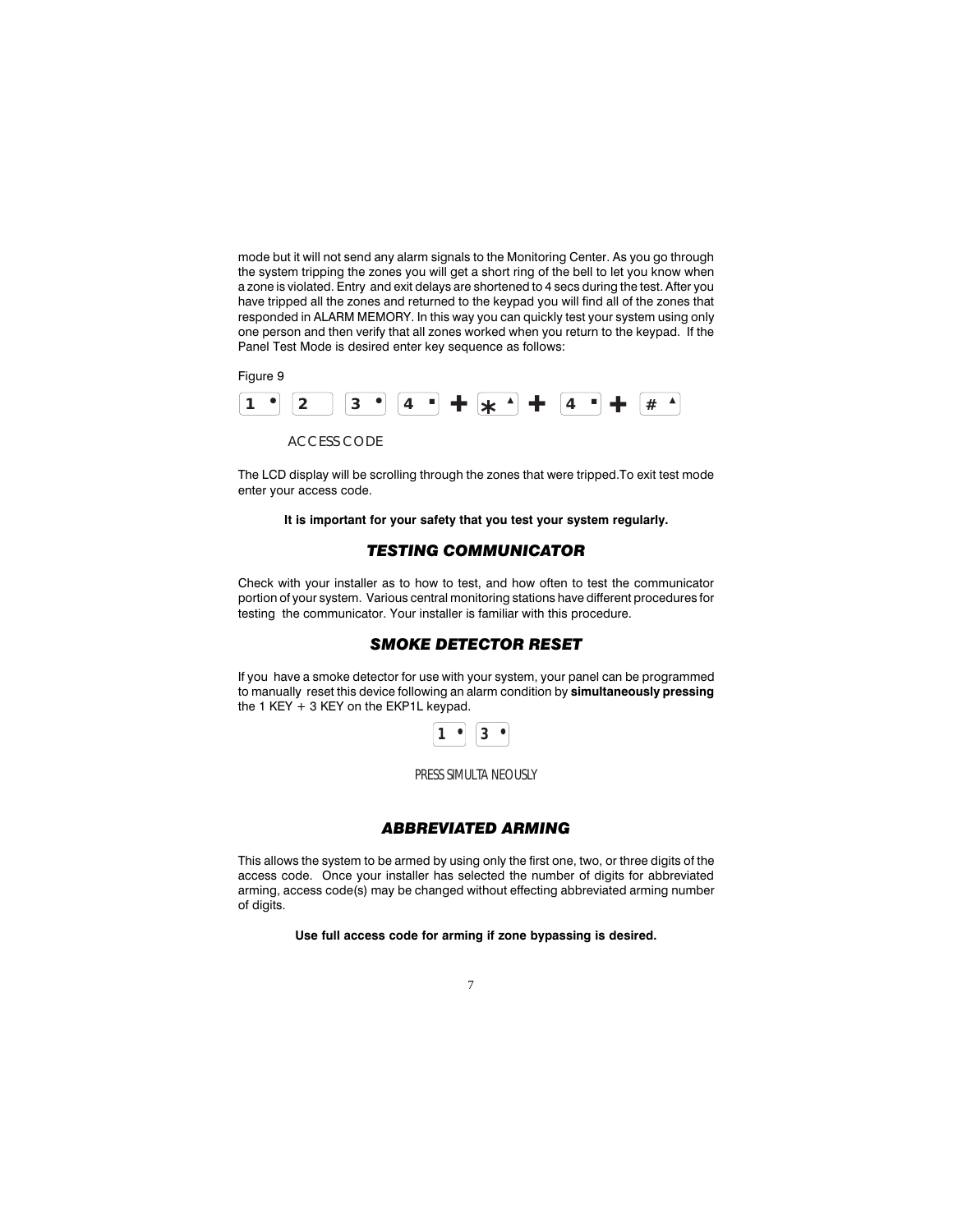## OPENING AND CLOSING BY USER

The Opening and Closing by user code identifies the user who disarms (opening) and arms (closing) the system. This is accomplished by assigning an individual access code to each user, (up to 8 users on the AV9000 and SC700 ). The primary access code is always reported as user one. Seven additional secondary access codes may be selected for the AV9000 and SC700.

Select secondary codes as shown in "Entering or Changing Secondary Access Code" Section.

### CHIME MODE

Your installer may have designated certain burglary zones to briefly activate the minisounder contained in each keypad. These zones typically annunciate that a door has been opened or closed while the panel was disarmed. To select for chime operation, enter the following key sequence:

Figure 10



If chime operation is not desired, simply re-enter the key sequence.

### FAULT CONDITION

A Fault Condition could, if unheeded, potentially render your system inactive. If such a fault should occur it will be indicated by a flashing green "READY" light, a TROUBLE message on the LCD display, and an audible warning tone at the keypad.

To identify the nature of the Fault Condition, enter the following sequence. This will also silence the audible warning:

Figure 13



Fault conditions will be displayed on the LCD display.

The LCD display will now indicate the nature of the problem and it will scroll through the problems if there is more than one. Discuss with your installer what action to take if a problem should occur. If a trouble condition occurs on a fire zone,(or Day/Night Trouble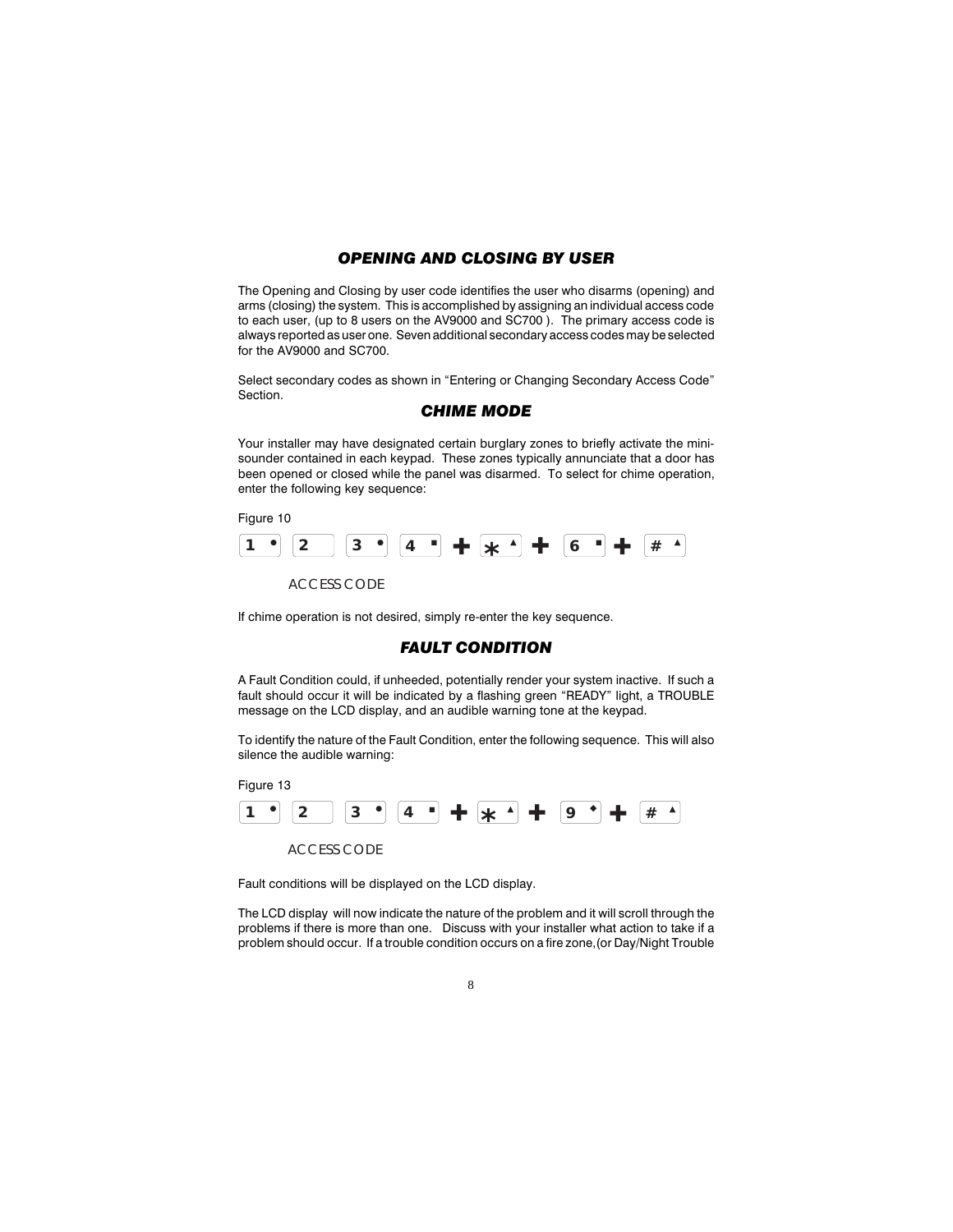Zone), call your installer for service as an important part of your system is out of order. Other messages that you may see are listed below.

| AC OFF:      | Indicates A.C. power to your alarm system has been disrupted.                |
|--------------|------------------------------------------------------------------------------|
| LOW BATTERY: | Indicates a low battery condition                                            |
|              | FAIL COMMUNICATE: Indicates failure to communicate to the central monitoring |
|              | station.                                                                     |

#### IT IS IMPORTANT FOR YOUR SAFETY THAT YOU HAVE YOUR INSTALLER CORRECT ANY FAULTS AS SOON AS POSSIBLE.

### DURESS (AMBUSH)

Duress is used during a hold-up when you're ordered to disarm your system. When used, a silent alarm is transmitted to the central monitoring station. Press the [9] key (or the [0] key depending on how your system is programmed) after your Access Code, then press the ENTER#. The system will disarm and a silent alarm will be transmitted. NOTE: This function will only operate during a disarm command.



### EMERGENCY ALARM KEY PAIRS

There are four special emergency codes that can be initiated at the keypad. THESE EMERGENCY ALARM KEY PAIRS MUST BE PRESSED SIMULTANEOUSLY, (a feature designed to minimize false alarms). For example: Pressing the ENTER# first and then pressing the STAR\* key while the ENTER# is still held down will NOT send an emergency signal. The special key pair combinations are marked with a circle, square, diamond, or triangle.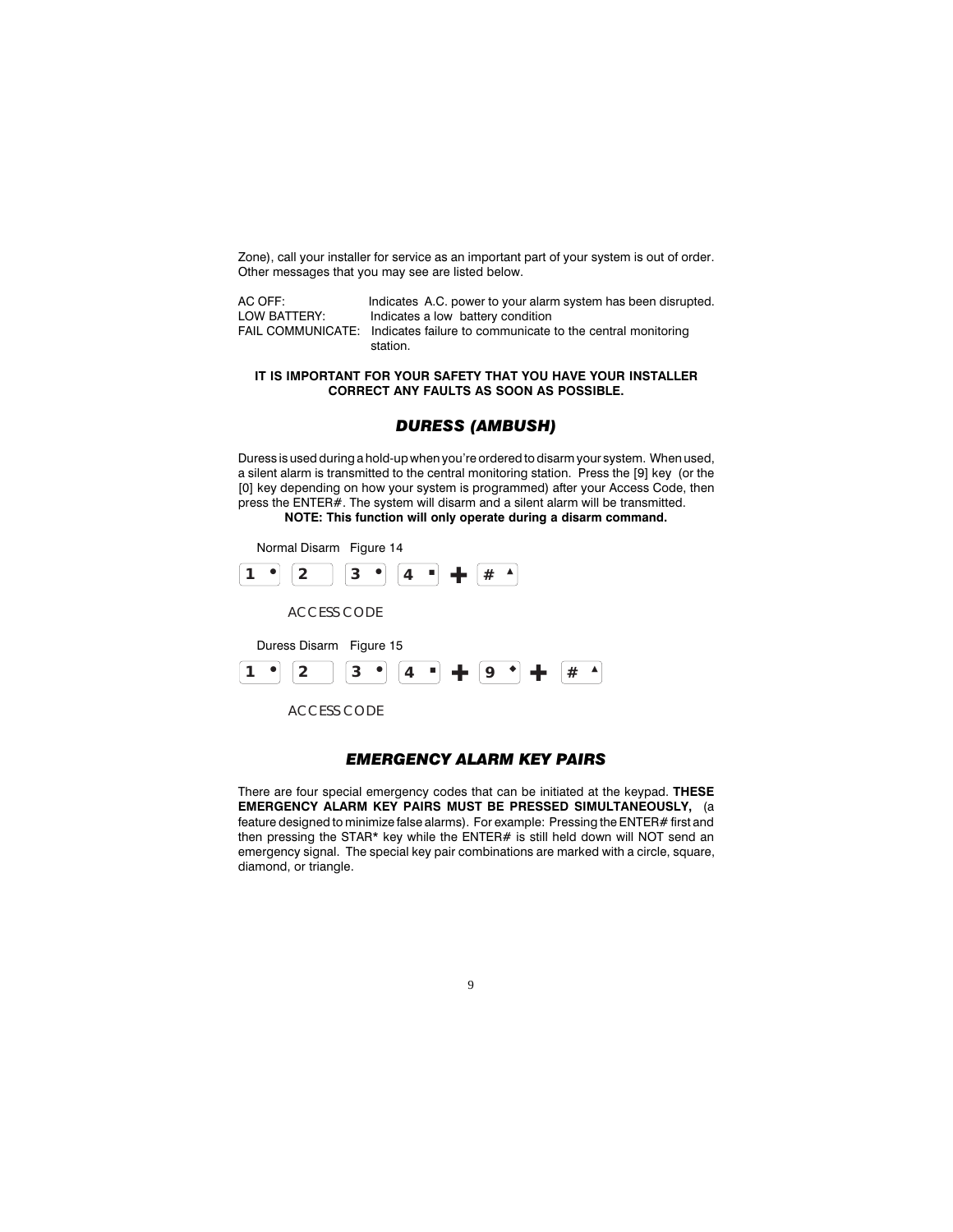Figure 16



### EMERGENCY ALARM KEY PAIRS

Consult your installer/dealer as to which one(s) of these are used, if any, and which combination initiates which alarm. The special symbols above and between the specific rows are to help you identify which keys to press in case of an emergency situation.

| Keypad Symbol<br>------------------- | <b>Assigned Function</b> |  |
|--------------------------------------|--------------------------|--|
| Circle                               | $\Box$ Fire Reset        |  |
| Square                               | ⊺Not Used                |  |
| Diamond                              | <b>□Not Used</b>         |  |
| Triangle                             | ∃Not Used                |  |

### PARTITIONED MODE

Your installer/dealer may have assigned specific zone(s) for you. Other users are sharing the same alarm system. There is very little interaction between users, and arming and bypassing zones can be done without interfering with other users. Bypassing zones is explained in the section on conventional mode. Entering the Access Code and then pressing ENTER# will arm or disarm all of your zones. EXAMPLE: Your Access Code is 1234, and you wish to disarm your zones, use the normal arm/disarm key sequence as follows:



ACCESS CODE

In case of an alarm condition, enter your Access Code plus Enter. This will shut the alarm off.

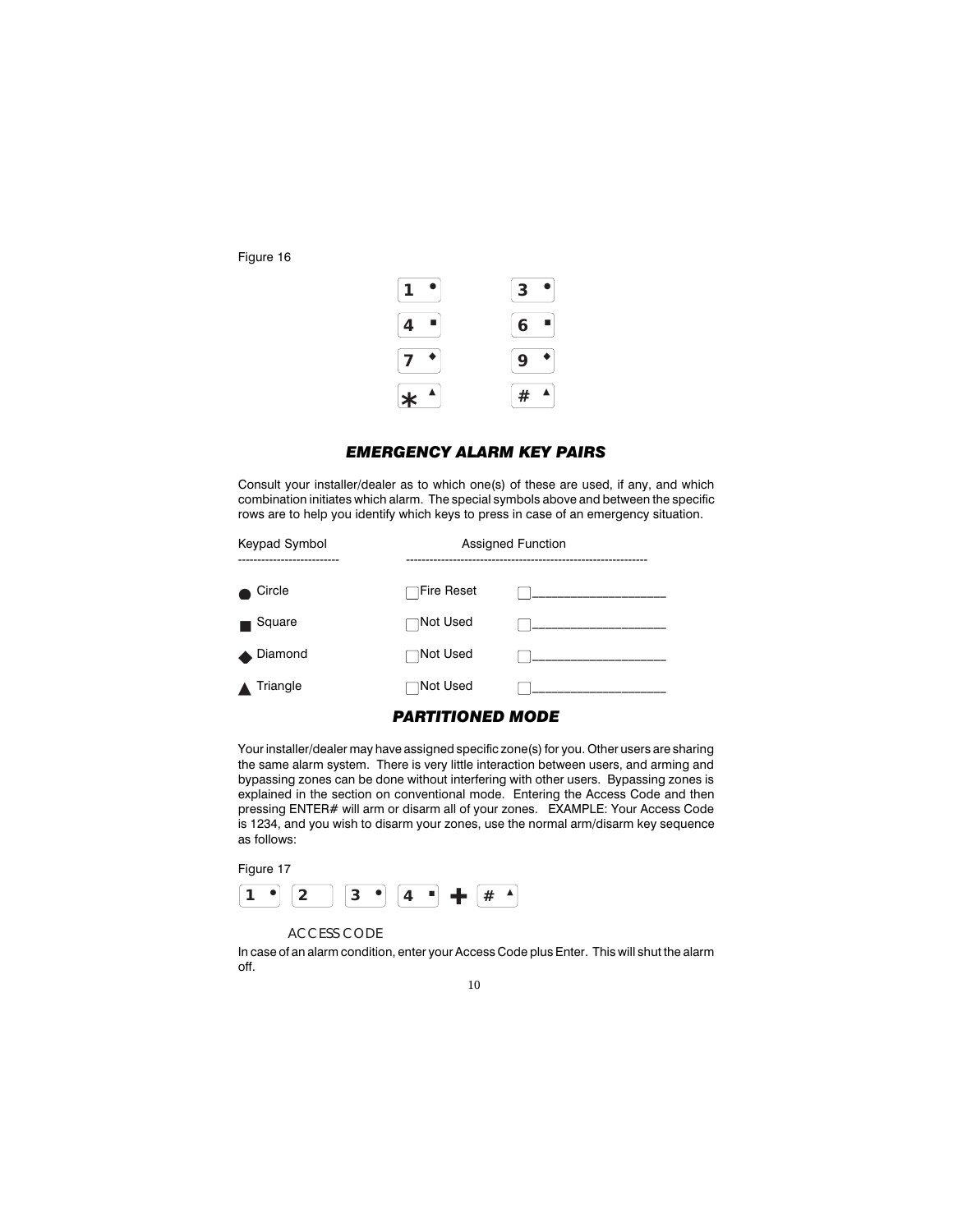## CHANGING USER CODES

User codes can be changed from the keypad using the following sequence, AAAA [Mode] [CP] {[Mode] n} {CCCC} [Enter], where AAAA is the master code and CCCC is the new code for user number "n". (See Figure 18 for an example). NOTE: Only user #1 is allowed to program his or other users' code. EXAMPLE: Change user number 3's code to 1535.



User numbers 1-8 can be used for the AV9000.

### REMOTE DOWNLOADER FUNCTIONS

The panel can be programmed over the phone line using a computer. There are times when you may be instructed by the Monitoring Center to use one of these special commands for that purpose. The panel can be instructed to call the computer or to answer when the computer calls.

These functions should only be used when instructed to do so by personnel at either the Monitoring Center or Installation Company.

## CALL THE "ScanPro" DOWNLOADER

To have the panel call the Computer, the following sequence can be entered:



## ANSWER THE "ScanPro" DOWNLOADER

When the panel is programmed not to answer the telephone it may be forced to answer the telephone by entering the following sequence:

Figure 21

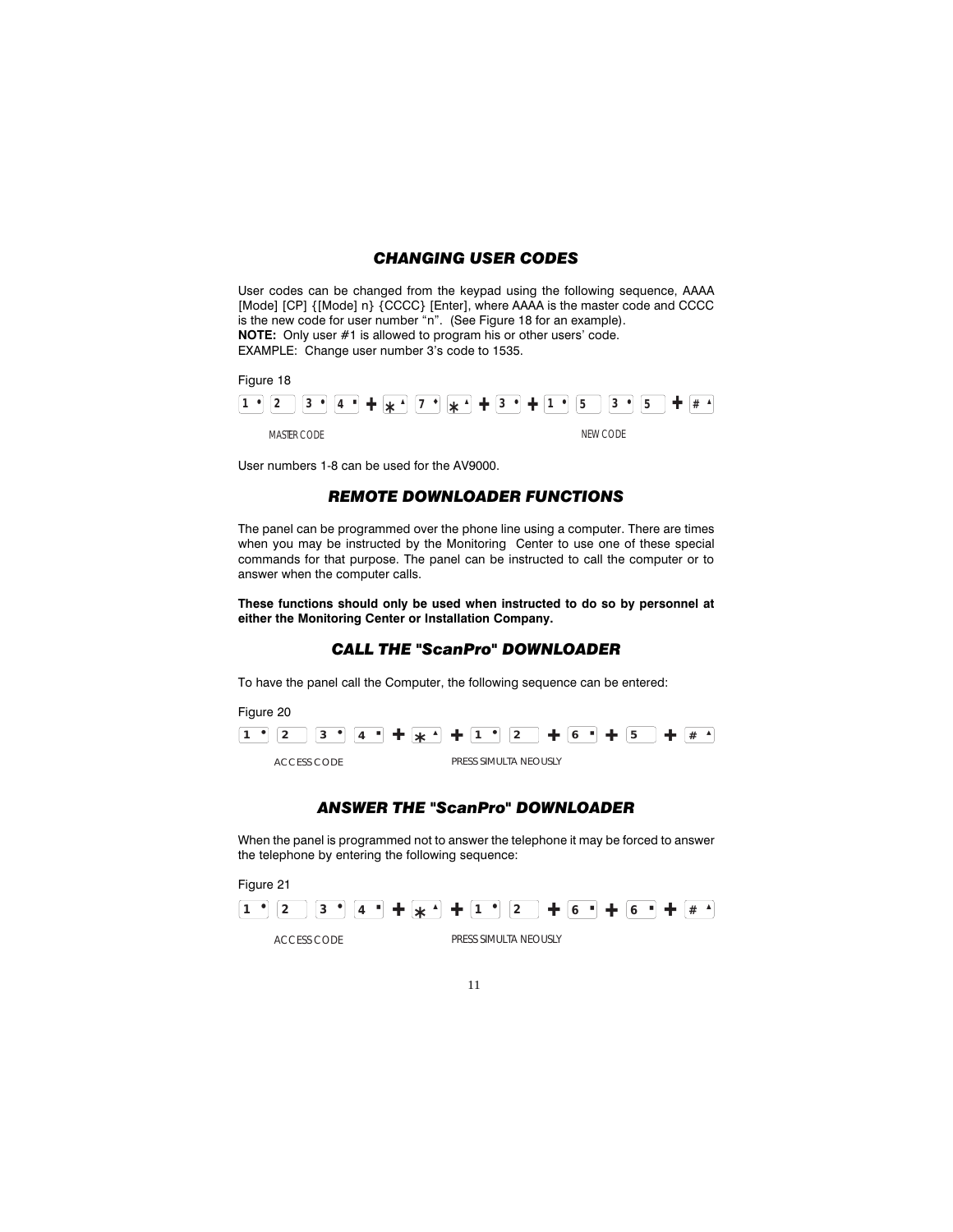## EVACUATION PLAN

The National Fire Protection Agency recommends the following guidelines to be prepared for an actual fire.

- 1. Draw a floor plan of the building marking all doors and windows.<br>2. Evaluate all possible escape routes from building, trying each rou
- Evaluate all possible escape routes from building, trying each route.
- 3. Select two (2) escape routes from each room.
- 4. Second floor rooms should have a rope ladder that reaches the ground.<br>5. Draw a sketch of the escape route and familiarize everyone in the home
- 5. Draw a sketch of the escape route and familiarize everyone in the home with it.<br>6. Select a meeting place outside where everyone is to report.
- Select a meeting place outside where everyone is to report.
- 7. Practice the escape plan with everyone in household.<br>8. Advise the local fire department that a fire alarm system
- Advise the local fire department that a fire alarm system is installed.
- 9. Figure 22 shows an example of an evacuation plan.

#### FOR MORE INFORMATION WRITE: NFPA

1 Battery March Park Quincy, MA 02269

APPROVAL OF FIRE AUTHORITY DOES NOT INCLUDE BURGLAR INSTALLATION OR EQUIPMENT. FOR TECHNICAL ASSISTANCE PLEASE CONTACT YOUR INSTALLER/DEALER.

Figure 22





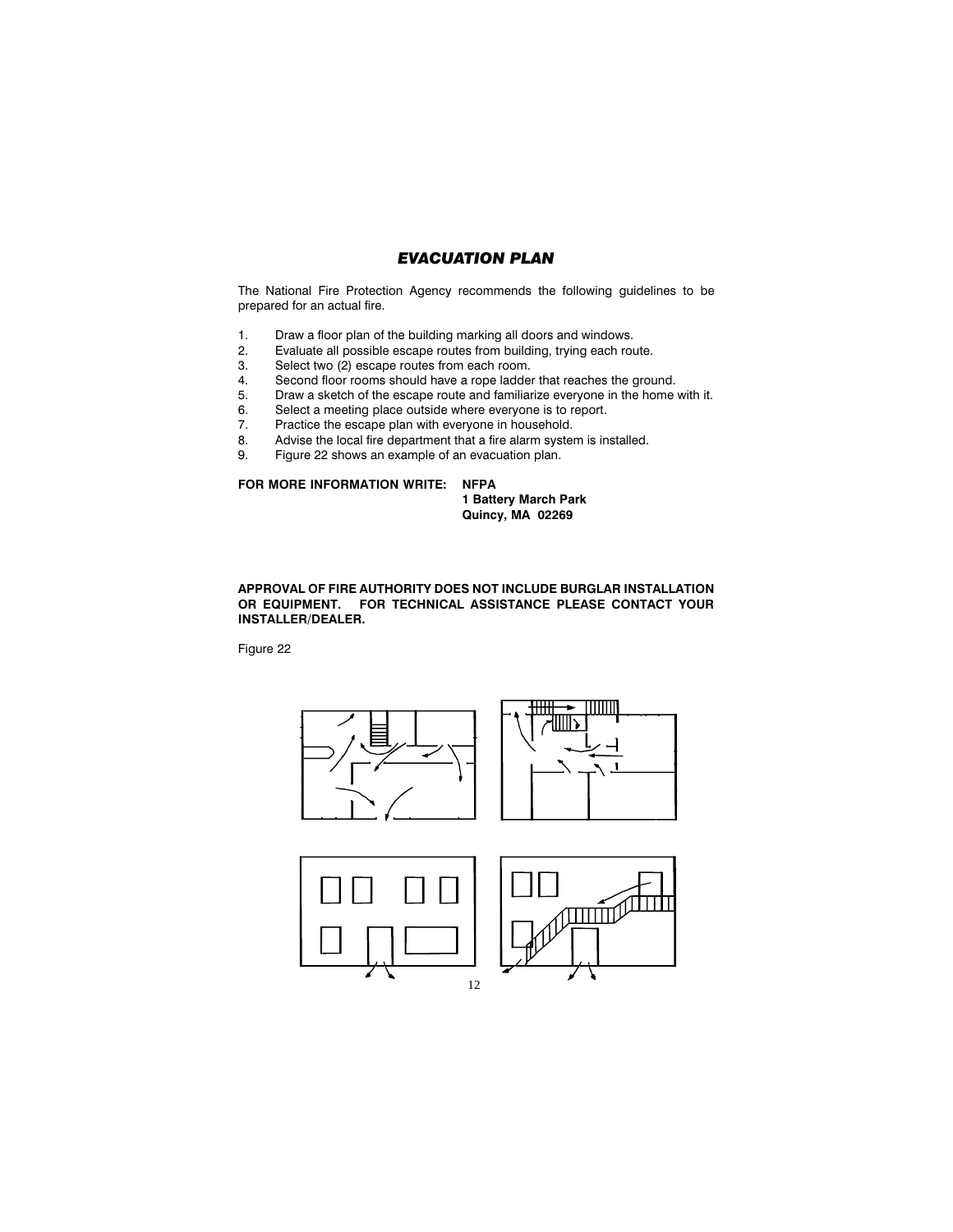#### **WARRANTY AND LIABILITY LIMITATIONS AND DISCLAIMER**

#### **LIMITED WARRANTY**

Sentrol, Inc., warrants to the purchaser that under normal use and service, its products will be free from defects in material and workmanship as follows: Control Panels and accessories - 24 months from date of manufacture; Sensors and accessories - 60 months from date of manufacture. Sentrol, Inc.'s warranty obligation is limited to repairing or replacing (at Sentrol, Inc.'s sole option) equipment which has been, during the warranty period and not more than thirty 30 days after discovery, reported to Sentrol, Inc., as defective in material or workmanship and is so found to be by Sentrol, Inc., upon inspection. For the purposes of this Warranty, Purchaser refers to wholesale purchaser, installer and retail purchaser. Retail purchaser must, however, in the case of defect, contact the person or entity who installed and maintains the product who in turn should contact Sentrol, Inc., in accordance with the terms of this Limited Warranty.

Examination and repair or replacement of such equipment will be performed at Sentrol, Inc's. facilities located in Hickory, North Carolina with no charge to purchaser for service time expended, except as otherwise stated in this Warranty Limitations and Disclaimer. Equipment to be examined, replaced or repaired at Sentrol, Inc.'s facilities must be returned to Sentrol, Inc., by purchaser within the warranty period, insurance and transportation charges prepaid. Prior to the return of the equipment, wholesale purchasers or installers shall obtain a return authorization number from Sentrol, Inc.'s Customer Service Department. Retail purchasers are to contact the person or entity who installed and maintains the product. Under no circumstance Sentrol, Inc., will be responsible for expenses or labor incurred in removing and reinstalling its products from the retail purchaser's location. If examined equipment is found not to be defective or is not for some other reason within the warranty coverage, Sentrol, Inc.'s service time expended will be charged to purchaser.

Purchaser shall be responsible for all maintenance, service, replacing expendable parts, making minor adjustments and performing operating checks, all in accordance with procedures outlined in Sentrol Inc.'s operation manual. This Warranty shall not apply to any product failure that results from purchaser's failure to properly maintain, service, adjust, inspect and test the product in accordance with Sentrol, Inc.'s operation manual.

#### **WARRANTY LIMITATION AND EXCLUSION**

The repair or replacement of any product under this Warranty Limitation and Disclaimer shall in no event extend the term of the warranty beyond the original term set forth herein.

Sentrol, Inc., will have no further warranty obligation under this agreement if the equipment is subject to tampering, abuse, misuse, electronic disruption, negligence, accident, flood, fire, acts of God, improper installation, application or programming, improper maintenance or repair, alteration, repair or installation by an unauthorized installer or repair facility, improper storage, transportation or handling, or if purchaser fails to perform any of the procedures set forth in the manual, and/or instruction sheet; specifically, the equipment must have been installed in accordance with the instructions and operated in accordance with the instructions. In particular, the unit must be programmed for regular test and the tests must be conducted on a regular basis, but no less often than once per week.

This Warranty does not apply to components or parts manufactured by any person or entity other than Sentrol, Inc. Any repair or replacement of product within this Warranty must be performed by Sentrol, Inc.

#### DISCLAIMER OF WARRANTIES

THE WARRANTY PRINTED ABOVE IS THE ONLY WARRANTY APPLICABLE TO THIS PURCHASE. ALL OTHER WARRANTIES, EXPRESS OR IMPLIED, INCLUD